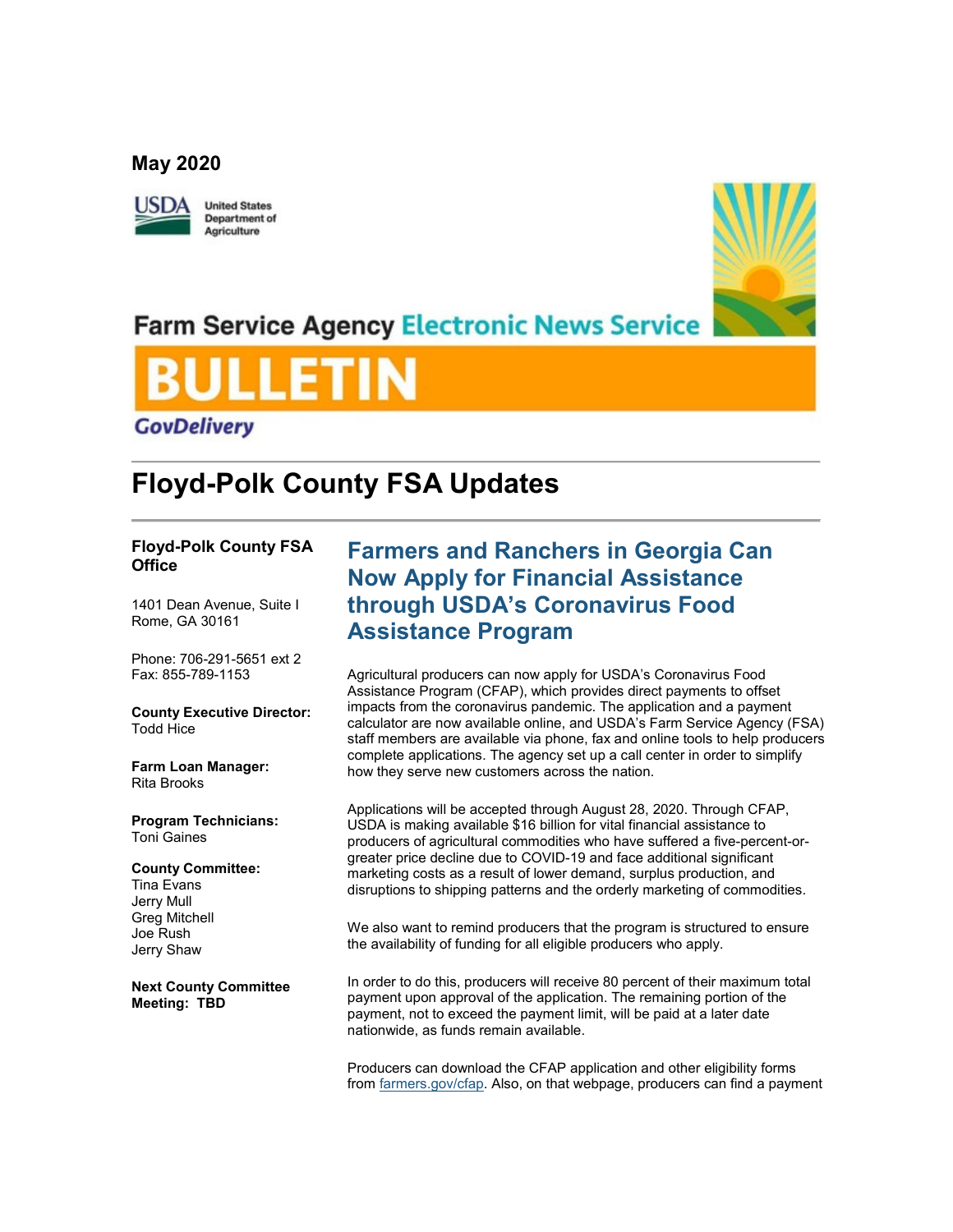calculator to help identify sales and inventory records needed to apply and calculate potential payments.

Additionally, producers in search of one-on-one support with the CFAP application process can call 877-508-8364 to speak directly with a USDA employee ready to offer assistance. This is a good first step before a producer engages the team at the FSA county office at their local USDA Service Center.

### **Applying for Assistance**

Producers of all eligible commodities will apply through their local FSA office. Those who use the online calculator tool will be able to print off a pre-filled CFAP application, sign, and submit to your local FSA office either electronically or via hand delivery. Please contact your local office to determine the preferred method. Find contact information for your local office at farmers.gov/cfap.

Documentation to support the producer's application and certification may be requested after the application is filed. FSA has streamlined the signup process to not require an acreage report at the time of application and a USDA farm number may not be immediately needed.

#### **Additional Commodities**

USDA is also establishing a process for the public to identify additional commodities for potential inclusion in CFAP. Specifically, USDA is looking for data on agricultural commodities, that are not currently eligible for CFAP, that the public believes to have either:

- 1. suffered a five percent-or-greater price decline between mid-January and mid-April as a result of the COVID-19 pandemic,
- 2. shipped but subsequently spoiled due to loss of marketing channel, or
- 3. not left the farm or remained unharvested as mature crops.

More information about this process is available on farmers.gov/cfap.

### **More Information**

To find the latest information on CFAP, visit [farmers.gov/cfap](http://www.farmers.gov/cfap?utm_medium=email&utm_source=govdelivery) or call 877- 508-8364.

USDA Service Centers are open for business by phone appointment only, and field work will continue with appropriate social distancing. While program delivery staff will continue to come into the office, they will be working with producers by phone and using online tools whenever possible. All Service Center visitors wishing to conduct business with the FSA, Natural Resources Conservation Service, or any other Service Center agency are required to call their Service Center to schedule a phone appointment. More information can be found at [farmers.gov/coronavirus.](http://www.farmers.gov/coronavirus?utm_medium=email&utm_source=govdelivery)

Persons with disabilities who require accommodations to attend or participate in this meeting should contact Todd Hice at 706-291-5651 extension 2 or Federal Relay Service at 1-800-877-8339.